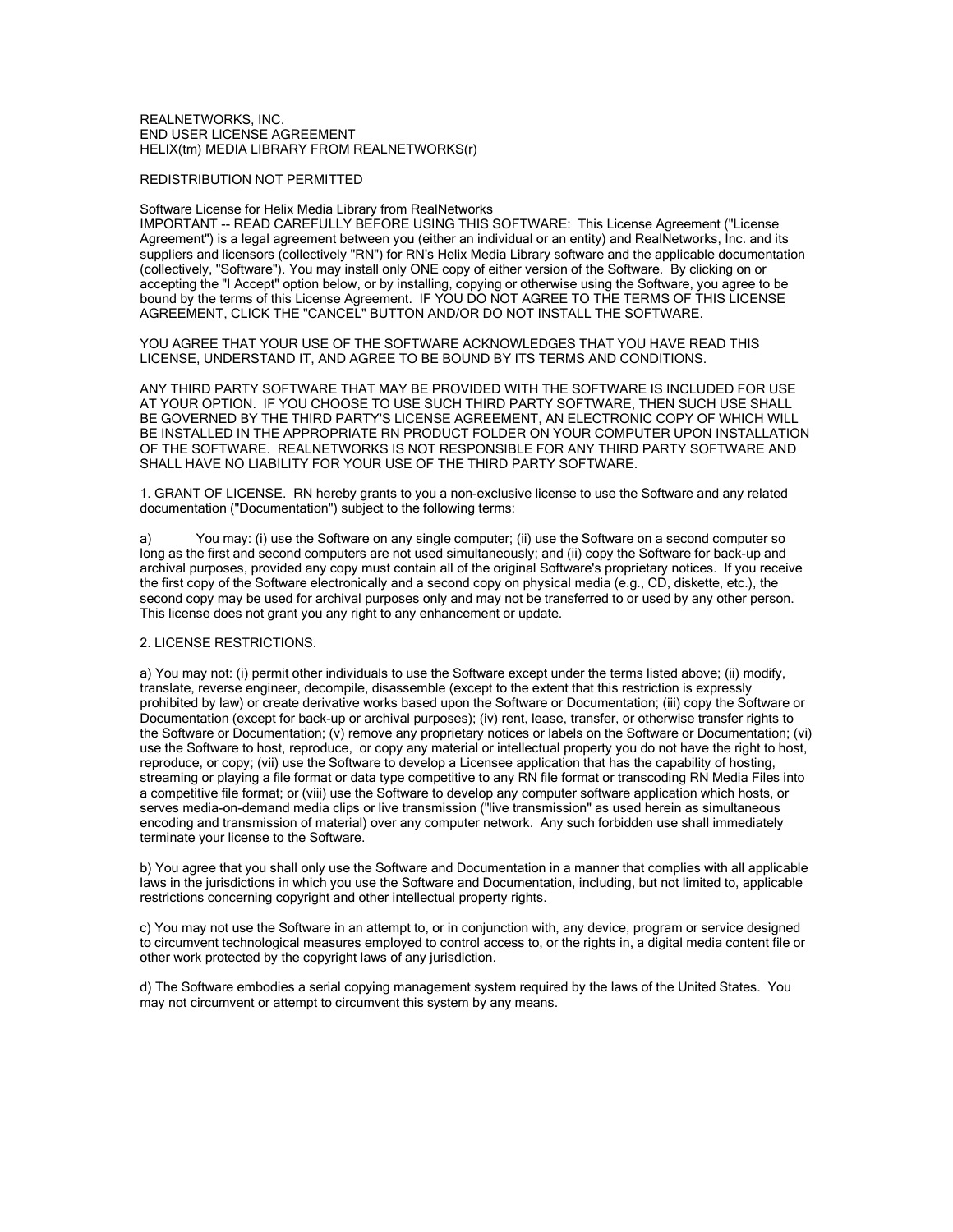3. SOFTWARE OWNERSHIP. This is a license agreement and NOT an agreement for sale. Title, ownership rights and intellectual property rights in and to the Software (including any images, animations, video, audio, music, and text incorporated into the Software or such content contained in files accompanying the Software), accompanying printed materials, and any copies you are permitted to make herein are owned by RealNetworks or its suppliers and are protected by United States copyright law and international treaty provisions. Your rights to use the Software are specified in this License Agreement, and RealNetworks retains all rights not expressly granted to you in this License Agreement. Nothing in this License Agreement constitutes a waiver of RealNetworks' rights under U.S. or international copyright law or any other federal or state law.

4. BETA RELEASE VERSIONS. In the event that the Software is a beta, pre-release, or preview version, the terms of this Section shall apply. Your license to use the Software expires 120 days after installation (or such other period as indicated by the Software) and the Software may cease to function. The Software you are receiving may contain more or less features than the commercial release of the RN Product that RN intends to distribute. While RN intends to distribute a commercial release of the Software, RN reserves the right at any time not to release a commercial release of the Software or, if released, to alter features, specifications, capabilities, functions, licensing terms, release dates, general availability or other characteristics of the commercial release. You agree that the beta release versions are not suitable for production use and may contain errors affecting their proper operation. You agree that you will not do anything to circumvent or defeat the features designed to stop the Software from operating after the license expires.

5. TECHNICAL SUPPORT. Technical Support for the Software, as made available by RN, is described at RN's technical support website: http://service.real.com.

- 6. WARRANTIES AND LIABILITIES.
- (a) For production versions of the Software, the following terms apply:

LIMITED WARRANTY. RN warrants that for a period of ninety (90) days from the date of acquisition the Software, if operated as directed, will substantially achieve the functionality described in the Documentation. RN does not warrant however that your use of the Software will be uninterrupted or that the operation of the Software will be error-free or secure. RN also warrants that the media containing the Software, if provided by RN, is free from defects in material and workmanship and will so remain for ninety (90) days from the date you acquire the Software.

No Other Warranties. NO OTHER WARRANTIES: TO THE MAXIMUM EXTENT PERMITTED BY APPLICABLE LAW RN AND ITS SUPPLIERS DISCLAIM ALL OTHER WARRANTIES EITHER EXPRESS OR IMPLIED INCLUDING BUT NOT LIMITED TO IMPLIED WARRANTIES OF MERCHANTABILITY, FITNESS FOR A PARTICULAR PURPOSE, AND NON-INFRINGEMENT WITH REGARD TO THE SOFTWARE, THE ACCOMPANYING WRITTEN MATERIALS AND ANY ACCOMPANYING HARDWARE. If any modifications are made to the Software by you during the warranty period; if the media is subjected to accident abuse or improper use; or if you violate the terms of this License Agreement, this warranty shall immediately terminate. This warranty shall not apply if the Software is used on or in conjunction with hardware or Software other than the unmodified version of hardware and Software with which the Software was designed to be used as described in the Documentation. THIS LIMITED WARRANTY GIVES YOU SPECIFIC LEGAL RIGHTS; YOU MAY HAVE OTHER RIGHTS THAT VARY FROM STATE/JURISDICTION TO STATE/JURISDICTION.

(ii) Customer Remedies. RN's sole liability for a breach of this warranty shall be in RN's sole discretion: (i) to replace your defective media; or (ii) to advise you how to achieve substantially the same functionality with the Software as described in the Documentation through a procedure different from that set forth in the Documentation; or (iii) if the above remedies are impracticable, to refund the license fee, if any, you paid for the Software. Repaired, corrected or replaced Software and Documentation shall be covered by this limited warranty for the period remaining under the warranty that covered the original Software or if longer for thirty (30) days after the date RN either shipped to you the repaired or replaced Software or advised you as to how to operate the Software so as to achieve the functionality described in the Documentation, whichever is applicable. Only if you inform RN of the problem with the Software during the applicable warranty period and provide evidence of the date you acquired the Software will RN be obligated to honor this warranty.

LIMITATION OF LIABILITY. UNDER NO CIRCUMSTANCES AND UNDER NO LEGAL THEORY WHETHER IN TORT CONTRACT OR OTHERWISE SHALL RN OR ITS SUPPLIERS OR RESELLERS BE LIABLE TO YOU OR ANY OTHER PERSON FOR ANY INDIRECT, SPECIAL, INCIDENTAL OR CONSEQUENTIAL DAMAGES OF ANY CHARACTER INCLUDING WITHOUT LIMITATION DAMAGES FOR LOSS OF GOODWILL, WORK STOPPAGE, COMPUTER FAILURE OR MALFUNCTION OR ANY AND ALL OTHER COMMERCIAL DAMAGES OR LOSSES EVEN IF RN SHALL HAVE BEEN INFORMED OF THE POSSIBILITY OF SUCH DAMAGES OR FOR ANY CLAIM BY ANY OTHER PARTY. FURTHER, IN NO EVENT SHALL RN'S LIABILITY UNDER ANY PROVISION OF THIS LICENSE AGREEMENT EXCEED THE LICENSE FEE PAID TO RN FOR THE SOFTWARE AND DOCUMENTATION. BECAUSE SOME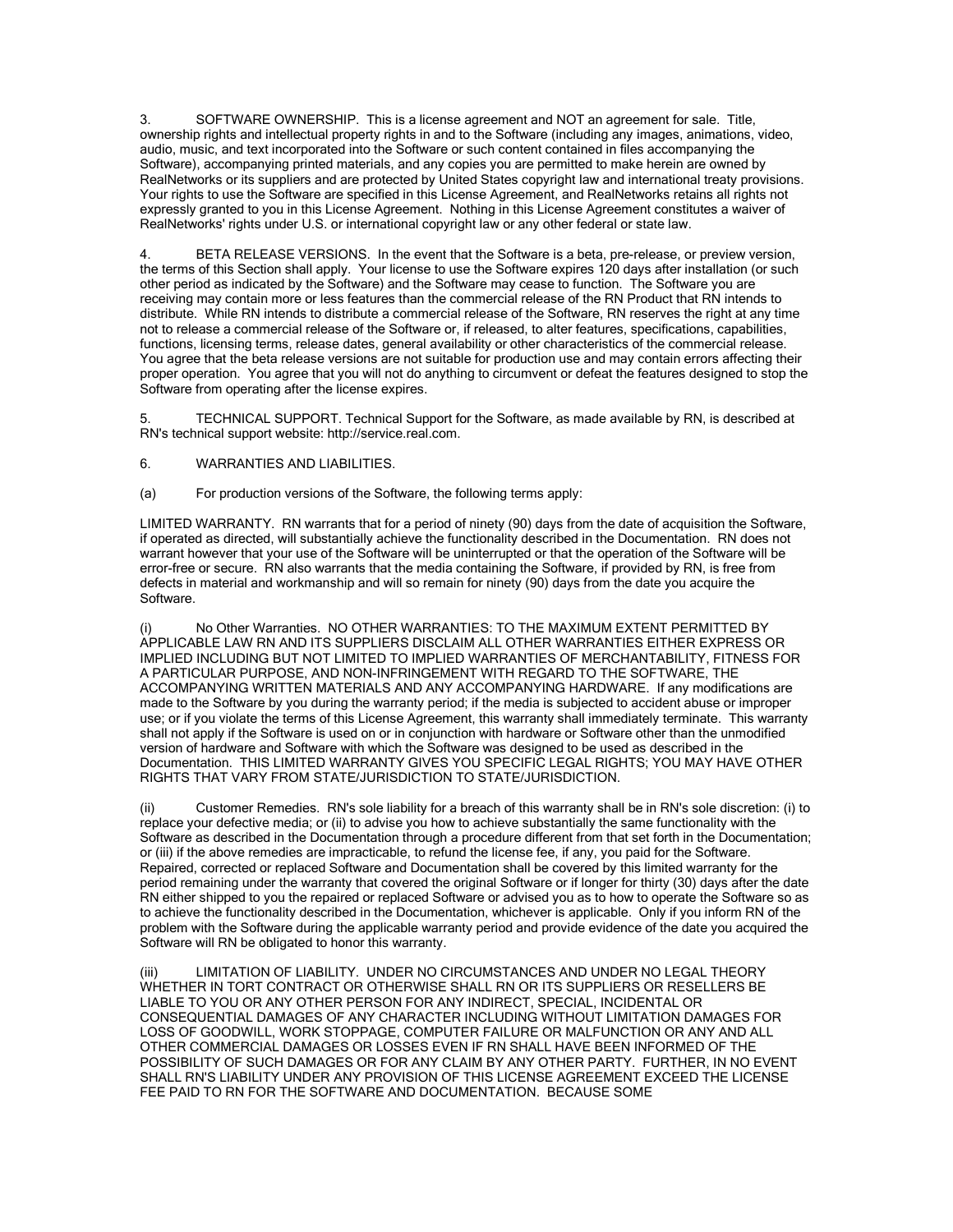STATES/JURISDICTIONS DO NOT ALLOW THE EXCLUSION OR LIMITATION OF LIABILITY FOR CONSEQUENTIAL OR INCIDENTAL DAMAGES, THE ABOVE LIMITATION MAY NOT APPLY TO YOU.

(b) For Trial, Preview, and Beta versions of the Software, the following terms apply:

DISCLAIMER OF WARRANTY & LIMIT OF LIABILITY. THE SOFTWARE AND DOCUMENTATION ARE PROVIDED AS IS WITHOUT WARRANTY OF ANY KIND. TO THE MAXIMUM EXTENT PERMITTED BY APPLICABLE LAW, RN FURTHER DISCLAIMS ALL WARRANTIES, INCLUDING WITHOUT LIMITATION ANY IMPLIED WARRANTIES OF MERCHANTABILITY, FITNESS FOR A PARTICULAR PURPOSE, AND NONINFRINGEMENT. THE ENTIRE RISK ARISING OUT OF THE USE OR PERFORMANCE OF THE SOFTWARE AND DOCUMENTATION REMAINS WITH YOU. TO THE MAXIMUM EXTENT PERMITTED BY APPLICABLE LAW, IN NO EVENT SHALL RN OR ITS SUPPLIERS BE LIABLE FOR ANY CONSEQUENTIAL, INCIDENTAL, INDIRECT, SPECIAL, PUNITIVE, OR OTHER DAMAGES WHATSOEVER (INCLUDING, WITHOUT LIMITATION, DAMAGES FOR LOSS OF BUSINESS PROFITS, BUSINESS INTERRUPTION, LOSS OF BUSINESS INFORMATION, OR OTHER PECUNIARY LOSS) ARISING OUT OF THIS LICENSE AGREEMENT OR THE USE OF OR INABILITY TO USE THE PRODUCT, EVEN IF RN HAS BEEN ADVISED OF THE POSSIBILITY OF SUCH DAMAGES. RN's TOTAL LIABLITY FOR ANY DIRECT DAMAGES SHALL NOT EXCEED FIVE DOLLARS (\$5.00). BECAUSE SOME STATES/JURISDICTIONS DO NOT ALLOW THE EXCLUSION OR LIMITATION OF LIABILITY FOR CONSEQUENTIAL OR INCIDENTAL DAMAGES, THE ABOVE LIMITATION MAY NOT APPLY TO YOU.

7. INDEMNIFICATION. This Software is intended for use only with properly licensed media, content and content creation and delivery tools. It is your responsibility to ascertain whether any copyright, patent or other licenses are necessary and to obtain any licenses to such media, content and tools. You agree to use only those materials and content creation and delivery technologies for which you have the necessary patent, copyright and other permissions, licenses, and/or clearances. You agree to hold harmless, indemnify and defend RN, its officers, directors and employees, from and against any losses, damages, fines and expenses (including attorneys' fees and costs) arising out of or relating to any claims that you have encoded, copied, compressed, enabled the "Allow Recording" feature, enabled the "Allow Download" feature, or copied, used, published, displayed, or transmitted any content or materials (other than materials provided by RN specifically for your use) in connection with the Software in violation of another party's rights. If you are importing the Software from the United States, you shall indemnify and hold RN harmless from and against any import and export duties or other claims arising from such importation.

8. TERMINATION. This License Agreement and your right to use this Software automatically terminate if you fail to comply with any material provision of this License Agreement. RN may terminate this License at any time by delivering notice to you and you may terminate this License at any time by destroying or erasing your copy of the Software. Upon termination of this License Agreement, you agree to destroy or erase the Software.

9. NO ASSIGNMENT. This License Agreement is personal to you, and may not be assigned without RN's express written consent. In the event that you are an entity that merges with another entity or are acquired by another entity during the Term, you shall provide written notice of such merger or acquisition not later than the date on which any public announcement is made. If RN does not consent to assignment of this License Agreement to the new or acquiring entity in such merger or acquisition, RN may terminate this License Agreement on thirty (30) days' written notice. Both parties shall perform under this License Agreement until such termination is effective.

10. U.S. GOVERNMENT RESTRICTED RIGHTS AND EXPORT RESTRICTIONS. U.S. GOVERNMENT RESTRICTED RIGHTS: This Software and documentation are provided with RESTRICTED RIGHTS. Use, duplication or disclosure by the Government is subject to restrictions set forth in subparagraphs (a) through (d) of the Commercial Computer Software--Restricted Rights at FAR 52.227-19 when applicable, or in subparagraph (c)(1)(ii) of the Rights in Technical Data and Computer Software clause at DFARS 252.227-7013, and in similar clauses in the NASA FAR supplement, as applicable. Manufacturer is RealNetworks, Inc., 2601 Elliott, Suite 1000, Seattle, Washington 98121. You are responsible for complying with all trade regulations and laws both foreign and domestic. You acknowledge that none of the Software or underlying information or technology may be downloaded or otherwise exported or re-exported (i) into (or to a national or resident of) any country subject to a U.S. embargo; or (ii) to anyone on the U.S. Treasury Department's list of Specially Designated Nationals or the U.S. Commerce Department's Denied Parties List or Entity List. By using the Software you are agreeing to the foregoing and are representing and warranting that (i) no U.S. federal agency has suspended, revoked, or denied you export privileges, (ii) you are not located in or under the control of a national or resident of any such country or on any such list, and (iii) you will not export or re-export the Software to any prohibited country, or to any prohibited person, entity, or end-user as specified by U.S. export controls.

11. MISCELLANEOUS. This License Agreement shall constitute the complete and exclusive agreement between us, notwithstanding any variance with any purchase order or other written instrument submitted by you, whether formally rejected by RN or not. The acceptance of any purchase order you place is expressly made conditional on your consent to the terms set forth herein. The terms and conditions contained in this License Agreement may not be modified except in a writing duly signed by you and an authorized representative of RN. If